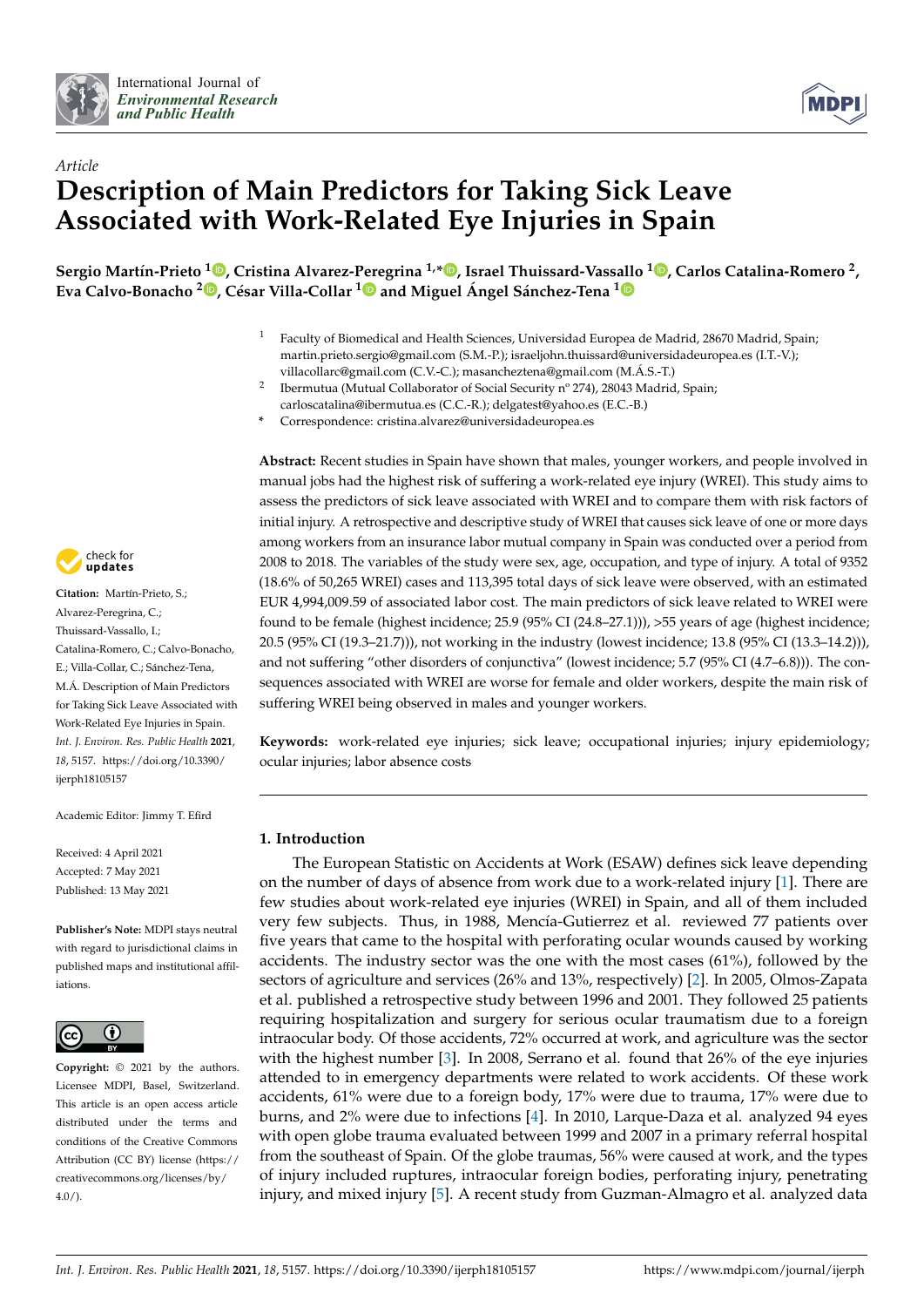from 104 patients that were attended to in a hospital for traumatic open globe injuries between 2011 and 2015. They concluded that more than half of the cases were work-related accidents, and their main mechanism was penetrating trauma or a foreign body [\[6\]](#page-8-5).

Regarding the evaluation of the relationship of WREI with the total days of absence from work, Gómez Villa P et al. analyzed two populations in Mallorca (Spain) from 2005 to 2006. They found 392 WREI that provoked 1939 days of absence from work [\[7\]](#page-8-6). In addition, Moreno-Arrones et al. studied 4762 occupational eye injuries recorded during 2014 and 2015. Of the WREI, 43% were due to a foreign body in the eye, and chemical burns were found to be the second highest causes of WREI. They found that 75% of the chemical burns resulted in less than seven days of absence from work and that 20% of them were under 30 days of absence [\[8\]](#page-8-7). However, it would be interesting to analyze the predictive factors for these absences caused by WREI.

According to Ministerio de Trabajo, Migraciones y Seguridad Social (government of Spain), the evolution in the incidence of sick leave in Spain from 2008 to 2018 shows a decrease between 2008 and 2012, with the lowest value occurring in 2012–2013, and an upward trend starting from 2013 [\[9\]](#page-8-8). The maximum incidence of sick leave was registered in 2018 (617,488 accidents resulted in sick leave—46% of the accidents occurring at work), with an incidence of 3408.70 cases per 100,000 workers [\[9\]](#page-8-8). Three percent of the total number of sick leave were due to an injury of an ocular structure (17,579), with eyes being the most affected structures of the head [\[10\]](#page-8-9).

The results of a previous study carried out by Martín-Prieto S. et al. in 2020 showed a WREI incidence in Spain of 429.75 per 100,000 workers from 2008 to 2018 [\[11\]](#page-8-10). The study also concluded that the risk of suffering a WREI was higher for males, younger and less experienced workers, and those who work with manual tasks, which agrees with previous studies [\[12–](#page-8-11)[16\]](#page-8-12). In the analysis of other countries such as the USA, this kind of injury resulted in a median of two days of absence from work [\[17\]](#page-8-13), and the total number of ocular injuries (either related or not related to work) incurred estimated costs of AUD 155 million and USD 200 million in Australia and the USA, respectively [\[18,](#page-8-14)[19\]](#page-8-15).

Analyzing the costs and days of absence associated with work accidents or workrelated illness is a regular practice in some injuries such as cardiovascular diseases [\[20\]](#page-8-16) or anxiety disorders [\[21\]](#page-8-17). A study of the different variables that cause an absence from work to occur can help to predict them.

Therefore, this study aims to analyze the risk factors for taking sick leave due to a work-related eye injury as well as the cost associated with these absences.

#### **2. Materials and Methods**

A descriptive and retrospective study was carried out using the database of Ibermutua, a mutual insurance company in Spain. This mutual insurance company evaluates the injuries suffered at work of their clients, collaborating with National Social Security to administer statutory sick pay.

Each WREI that became a sick leave from 1 January 2008 to 31 December 2018 was analyzed. A WREI was considered any injury that occurred at work or on the way to work and that was classified in a medical examination into group VII (diseases of the eye and adnexa), between the codes H00 and H59 of the International Statistical Classification of Diseases and Related Health Problems 10th Revision (ICD-10), World Health Organization [\[22\]](#page-8-18). One or more days of absence from work were considered sick leave.

The main variables studied were gender, age, occupational sector, and the kind of eye injury caused by an accident at work. Any kind of injury that entailed less than 1% of the cases were classified as "other injuries", according to the ICD-10 classification.

The Average Incidence (AI) of sick leave per 1000 WREI for each variable was calculated throughout the study period. For the study of the evolution of sick leave over the study period, we used a negative binomial regression to calculate an Average Annual Percentage Change (2008–2018 (AAPC [%])). Time trends for the study period were also reported as a Cumulative Percentage Change (CPC).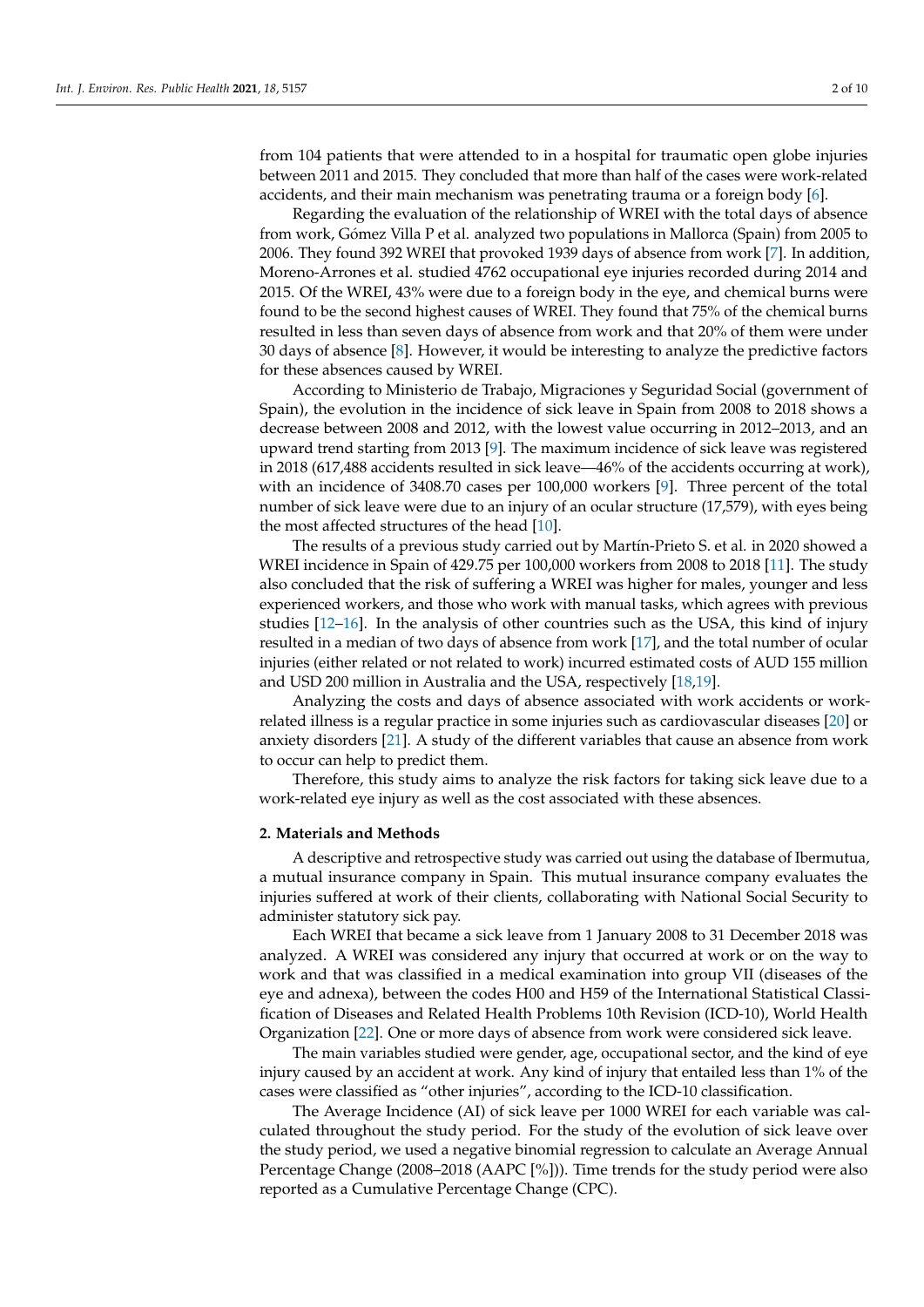A quantitative statistical analysis (mode, median, and mean) of all of the variables was carried out and a Wald univariate logistic regression was used to reduce the number of potential predictors of absence from work. The factor with the lowest AI was taken as a reference. The correlation between different predictors and the comparison between the percentage of injury incidence, with and without sick leave, was analyzed using Pearson's Chi-square test.

To calculate an employee's salary cost, 75% of their daily salary (quotation based on the month before the sick leave, divided by 30 days) was multiplied by the number of days absent from work.

The data analysis was performed with IBM SPSS statistics version 21.0 (IBM Corp, Armonk, NY, USA), and  $p < 0.05$  was considered significant for statistical analyses.

The research described herein adhered to the tenets of the Declaration of Helsinki and was approved by the ethics investigation committee of Universidad Europea de Madrid (CEI-UE). All medical records were anonymous; only statistical information was provided by Ibermutua for research purposes.

# **3. Results**

The total number of people insured by Ibermutua between 2008 and 2018 was 11,696,259, and a total of 50,265 WREI occurred. These injuries resulted in one or more days of absence from work for 18.6% of the cases (9352). The average was  $12.13 \ (\pm 49.70)$  days of absence from work, and the total of days absent was 113,395. The mode was two days of absence from work (20.7%), with a median of 4 days ( $P25 = 2$ ;  $P75 = 7$ ). The mean age of the sample was 39.16 ( $\pm$ 10.72) years old. Most of the absences occurred in men (7858; 85.0%), in the age group between 35–44 years (2929; 31.5%), in those who worked in the service sector (2963; 37.6%), and were most commonly caused by keratitis (6995; 74.8%).

#### *3.1. Incidence of Labor Absence Per 1000 in Each Variable*

The descriptive analysis and the incidence of taking sick leave for each 1000 WREI in all variables from 2008 to 2018 showed that the lowest AI was found in men (17.7 (95% CI 17.3–18.0)), in the age group of 16–24 (17.3 (95% CI 16.1–18.4)), in the industry sector (13.8 (95% CI 13.3–14.2)), and in those who suffered "other disorders of conjunctiva" (5.7 (95% CI (4.7–6.8)). Table S1 (Supplementary Material) shows the details of this descriptive analysis.

The evolution of incidence (AI) during the study period showed two different stages: 2008–2013 and 2013–2018. From 2008 to 2013, there was hardly a 1.1% growth in the AAPC (95% CI −3.4% to 5.7%) and 3.0% growth in the CPC. However, between 2013 and 2018, there was a significant increase of 21.4% (95% CI 3.0 to 43.0) in the AAPC (%). The periodround analysis shows a significant increase ( $p < 0.05$ ) in the AAPC (%) (5.7% (95% CI 2.7 to 8.8)) and an increase in the CPC of 94.3% of incidence when comparing 2008 with 2018 (Table S2, Supplementary data).

#### *3.2. Sick Leave Predictors*

A multivariate analysis showed that the main predictors for taking sick leave due to a WREI were being a woman (OR 1.63 (95% CI 1.51–1.77), being more than 55 years old (OR 1.16 (95% CI 1.03–1.31)), not work in the industry sector, and suffering an injury other than "other disorders of conjunctiva" (Table [1\)](#page-3-0). Of all sectors, the highest risk was for those working in agriculture (OR 2.68 (95% CI (2.38–3.01)). The injuries with the highest risk of taking sick leave were those that affect the cornea ("keratitis"; OR 6.14 (95% CI [4.95–7.62]) and "other disorders of cornea"; OR 6462 (95% CI [4.89–8.55])).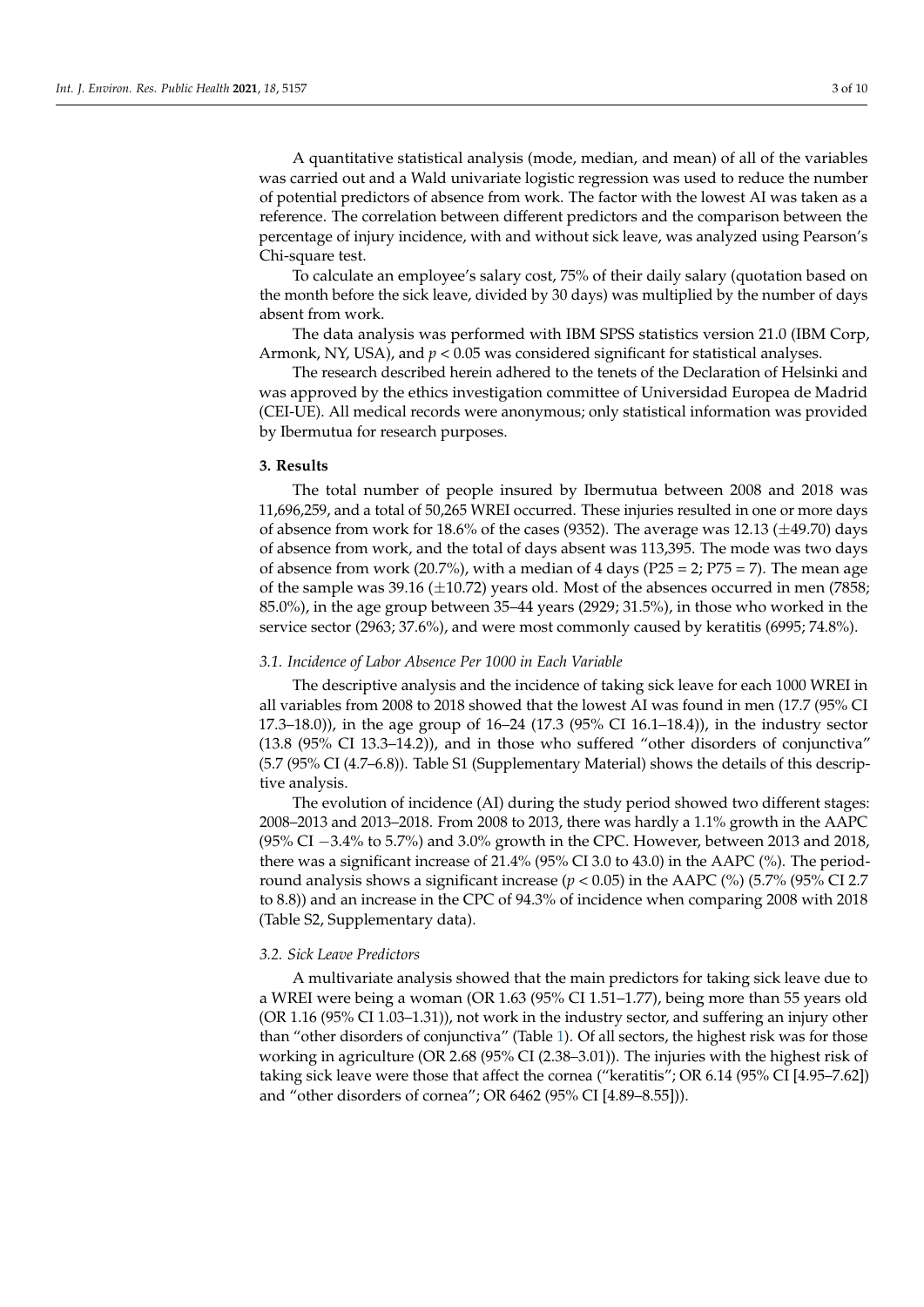| OR $1$ (95% CI)     | <i>p</i> -Value |
|---------------------|-----------------|
|                     |                 |
| REF.                |                 |
| $1.63(1.51 - 1.77)$ | < 0.001         |
|                     |                 |
| <b>REF</b>          |                 |
| $1.02(0.92 - 1.13)$ | 0.74            |
| $1.04(0.94 - 1.15)$ | 0.48            |
| $1.08(0.97-1.19)$   | 0.18            |
| $1.16(1.03 - 1.31)$ | < 0.05          |
|                     |                 |
| $2.68(2.38-3.01)$   | < 0.01          |
| REF.                |                 |
| $1.26(1.18-1.35)$   | < 0.01          |
| $1.69(1.59 - 1.80)$ | < 0.01          |
|                     |                 |
| $6.14(4.95 - 7.62)$ | < 0.01          |
| $1.32(1.06 - 1.65)$ | < 0.05          |
| $4.93(3.86 - 6.29)$ | < 0.01          |
| $6.46$ (4.87-8.55)  | < 0.01          |
| $5.24(3.95 - 6.95)$ | < 0.01          |
| 20.9 (1.57-2.79)    | < 0.01          |
| $1.90(1.39 - 2.59)$ | < 0.01          |
| REF.                |                 |
|                     |                 |

<span id="page-3-0"></span>**Table 1.** Predictors of sick leave in workers who suffered a work-related eye injury.

 $1$  Odds ratios; H16, keratitis; H10, conjunctivitis; H18, other disorders of cornea; H44, disorders of the globe; H53, visual disturbances; H57, other disorders of the eye and adnexa; and H11, other disorders of conjunctiva.

## *3.3. WREI and Labor Absence Relationship*

Table [2](#page-4-0) shows the relationship between the percentage of WREI incidence with and without sick leave for each variable. The sex analysis shows a significant decrease in the percentage of incidences that cause sick leave for men  $(p < 0.05)$  compared to an increase in the incidences of sick leave for women ( $p < 0.05$ ).

There was a decrease in the incidence for the age groups of 16–24 and 25–34 (*p* < 0.05). However, there was an increase in the  $45-54$  and  $>55$  age groups ( $p < 0.05$ ). There were no differences in the 35–44-year-old group. Regarding work sectors, there was a significant decrease in the industry ( $p < 0.05$ ) and an increase in agriculture and services ( $p < 0.05$ ). There were no differences in the construction sector.

Analyzing the kind of injuries caused by WREI, significant differences were found in all of them ( $p < 0.05$ ). In "keratitis", "other injuries", "other disorders of the cornea", and "disorders of the globe", the percentage of incidences in cases with a sick leave increased. On the other hand, there was a decrease in the percentage of incidences in cases that took sick leave related to "conjunctivitis", "visual disturbances", "other disorders of the eye and adnexa", and "other disorders of conjunctiva".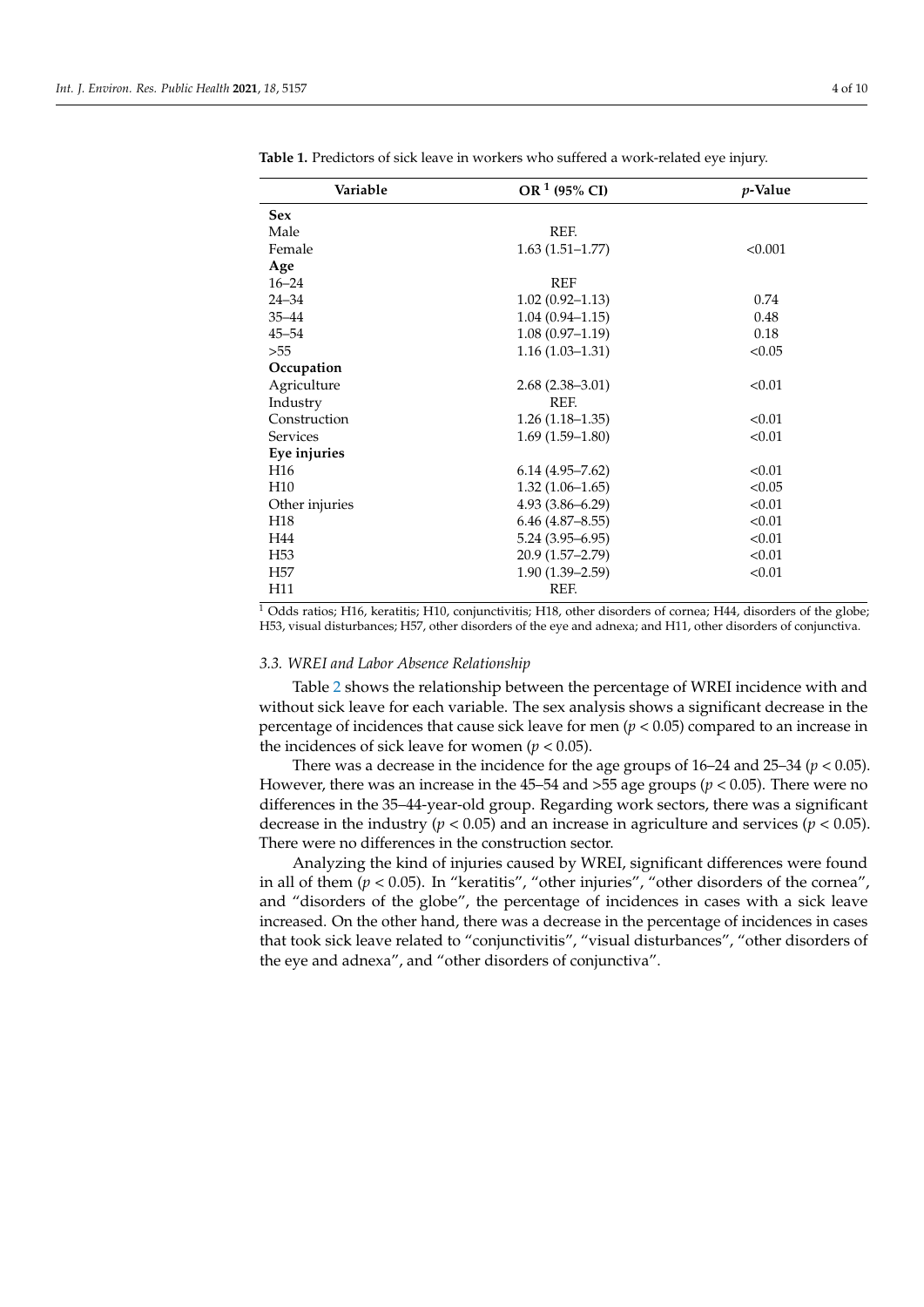<span id="page-4-0"></span>**Table 2.** Statistical relationship between WREI with and without sick leave for each variable and the total percentage of sick leave over total WREI.

| Variable        | N WREI without Sick Leave and<br>Percentage of Incidence (%) | N WREI with Sick Leave and<br>Percentage of Incidence (%) | $p$ -Value | <b>Percentage of Sick Leave</b><br>Over Total WREI (%) |  |
|-----------------|--------------------------------------------------------------|-----------------------------------------------------------|------------|--------------------------------------------------------|--|
| Sex             |                                                              |                                                           |            |                                                        |  |
| Male            | 36,587 (90.2)                                                | 7858 (85.0)                                               | < 0.001    | 17.68                                                  |  |
| Female          | 3961 (9.8)                                                   | 1388 (15.0)                                               | < 0.001    | 25.95                                                  |  |
| Age             |                                                              |                                                           |            |                                                        |  |
| $16 - 24$       | 3631(8.9)                                                    | 757 (8.1)                                                 | < 0.05     | 17.25                                                  |  |
| $25 - 34$       | 12,298 (30.2)                                                | 2683 (28.8)                                               | < 0.05     | 17.91                                                  |  |
| $35 - 44$       | 13,063 (32.1)                                                | 2929 (31.5)                                               | 0.28       | 18.32                                                  |  |
| $45 - 54$       | 8247 (20.2)                                                  | 2031 (21.8)                                               | < 0.001    | 19.76                                                  |  |
| $>55$           | 3489 (8.6)                                                   | 901 (9.7)                                                 | < 0.001    | 20.52                                                  |  |
| Occupation      |                                                              |                                                           |            |                                                        |  |
| Agriculture     | 1101(3.0)                                                    | 523(6.6)                                                  | < 0.001    | 32.20                                                  |  |
| Industry        | 16,300 (44.7)                                                | 2599 (33.0)                                               | < 0.001    | 13.75                                                  |  |
| Construction    | 8657 (23.7)                                                  | 1798 (22.8)                                               | 0.082      | 17.20                                                  |  |
| <b>Services</b> | 10,431 (28.6)                                                | 2963 (37.6)                                               | < 0.001    | 22.12                                                  |  |
| Eye injuries    |                                                              |                                                           |            |                                                        |  |
| H <sub>16</sub> | 19,679 (48.1)                                                | 6995 (74.8)                                               | < 0.001    | 26.22                                                  |  |
| H10             | 14,754 (36.1)                                                | 1152 (12.3)                                               | < 0.001    | 7.24                                                   |  |
| Other injuries  | 1508 (3.7)                                                   | 461(4.9)                                                  | < 0.001    | 23.41                                                  |  |
| H18             | 521(1.3)                                                     | 208(2.2)                                                  | < 0.001    | 25.24                                                  |  |
| H44             | 642 (1.6)                                                    | 184(2.0)                                                  | < 0.01     | 22.27                                                  |  |
| H <sub>53</sub> | 1130(2.8)                                                    | 133(1.4)                                                  | < 0.001    | 10.53                                                  |  |
| H <sub>57</sub> | 916(2.2)                                                     | 112(1.2)                                                  | < 0.001    | 10.89                                                  |  |
| H11             | 1763 (4.3)                                                   | 107(1.1)                                                  | < 0.001    | 5.72                                                   |  |

H16, keratitis; H10, conjunctivitis; H18, other disorders of cornea; H44, disorders of the globe; H53, visual disturbances; H57, other disorders of the eye and adnexa; and H11, other disorders of conjunctiva.

## *3.4. Total Sick Leave Costs Associated with WREI*

The cost analysis of 7818 cases registered as sick leave was carried out. The average daily cost was EUR 38.37  $\pm$  EUR 41.40 per employee, with a median of EUR 35.56 (P25: EUR 29.72; P75: EUR 44.27). Considering the days of absence from work of each employee, the average daily cost of each one was EUR  $38.87 \pm 41.50$ . With this data, the estimated total cost in all employees' salaries throughout the period was EUR 4,994,009.59.

Table [3](#page-5-0) shows the salary cost estimation depending on different variables.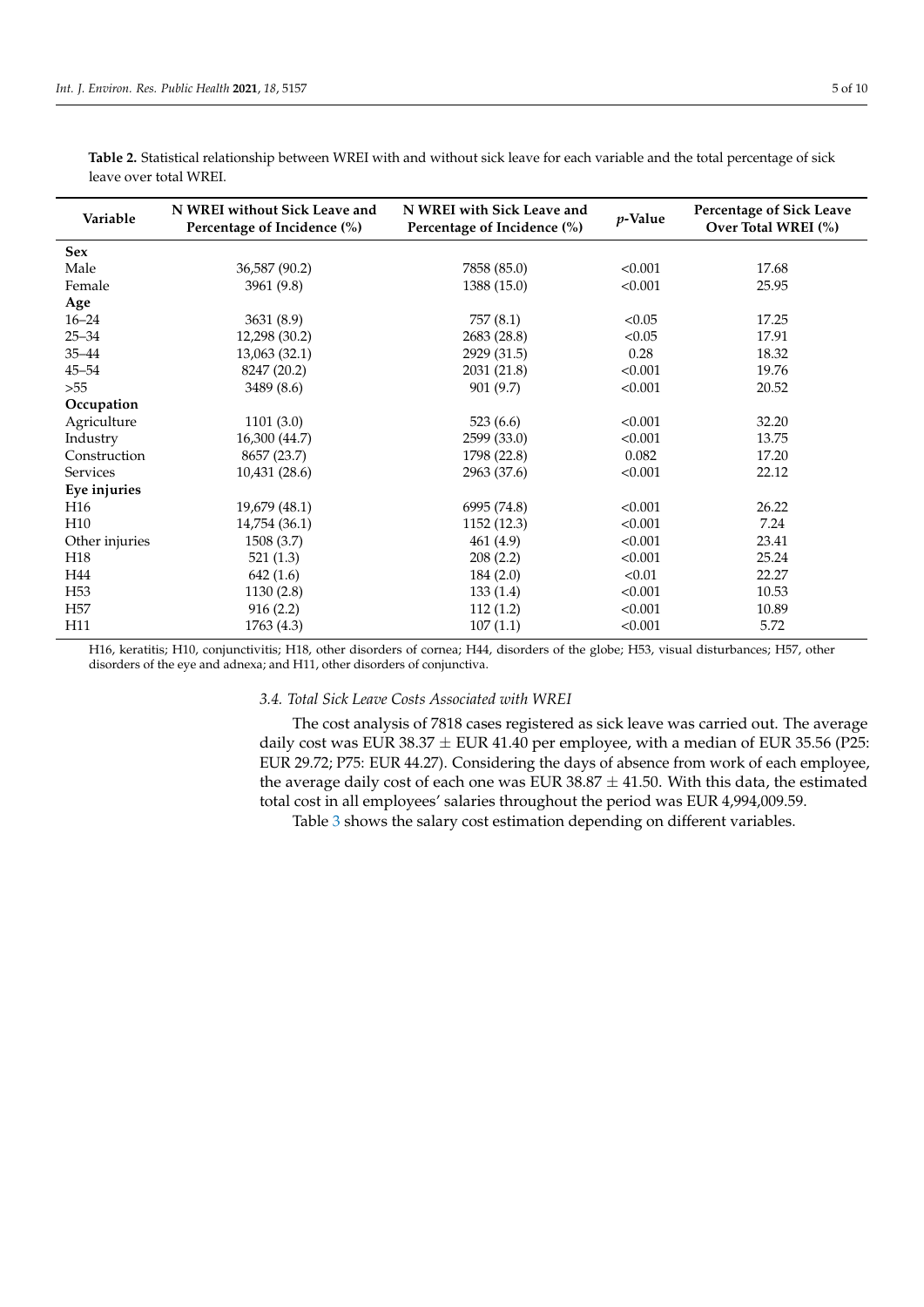<span id="page-5-0"></span>

| Variable        | N WREI with Sick<br>Leave in Each Variable | <b>Total Workers</b><br>Considered | Media (SD) Days<br>of Absence from<br><b>Work Per Worker</b> | Media (SD) Days<br>of Absence from<br>Work Cost $(\epsilon)$ | <b>Estimated Sick</b><br>Leave Cost $(\epsilon)$ |
|-----------------|--------------------------------------------|------------------------------------|--------------------------------------------------------------|--------------------------------------------------------------|--------------------------------------------------|
| <b>Sex</b>      |                                            |                                    |                                                              |                                                              |                                                  |
| Male            | 7858                                       | 6543                               | $13.71 \pm 55.36$                                            | $39.20 \pm 44.62$                                            | 4,221,496.41                                     |
| Female          | 1388                                       | 1186                               | $14.28 \pm 48.62$                                            | $37.64 \pm 18.72$                                            | 746,264.99                                       |
| Age             |                                            |                                    |                                                              |                                                              |                                                  |
| $16 - 24$       | 757                                        | 617                                | $7.74 \pm 21.51$                                             | $30.88 \pm 10.85$                                            | 180,951.50                                       |
| $25 - 34$       | 2683                                       | 2257                               | $11.38 \pm 47.36$                                            | $37.99 \pm 73.43$                                            | 1,160,308.10                                     |
| $35 - 44$       | 2929                                       | 2433                               | $12.74 + 49.19$                                              | $39.54 \pm 14.64$                                            | 1,475,078.70                                     |
| $45 - 54$       | 2031                                       | 1700                               | $17.90 \pm 73.54$                                            | $40.51 \pm 15.87$                                            | 1,472,571.97                                     |
| >55             | 901                                        | 770                                | $19,83 \pm 55.46$                                            | $42.37 \pm 16.38$                                            | 756,907.27                                       |
| Occupation      |                                            |                                    |                                                              |                                                              |                                                  |
| Agriculture     | 523                                        | 474                                | $14.50 \pm 51.185$                                           | $31.50 \pm 11.20$                                            | 238,931.76                                       |
| Industry        | 2599                                       | 1977                               | $11.53 \pm 56.49$                                            | $40.77 \pm 13.50$                                            | 1,222,276.98                                     |
| Construction    | 1798                                       | 1575                               | $12.60 \pm 55.67$                                            | $37.79 \pm 10.84$                                            | 855,840.92                                       |
| <b>Services</b> | 2963                                       | 2647                               | $14.40 \pm 49.88$                                            | $40.82 \pm 69.94$                                            | 1,742,186.90                                     |
| Eye injuries    |                                            |                                    |                                                              |                                                              |                                                  |
| H <sub>16</sub> | 6995                                       | 5858                               | $8.74 \pm 41.02$                                             | $38.43 \pm 46.99$                                            | 2,349,016.02                                     |
| H <sub>10</sub> | 1152                                       | 903                                | $8.56 \pm 22.09$                                             | $42.42 \pm 16.70$                                            | 398,857.17                                       |
| Other injuries  | 461                                        | 424                                | $75.15 \pm 124.85$                                           | $41.45 \pm 15.96$                                            | 1,436,151.51                                     |
| H18             | 208                                        | 177                                | $18.41 \pm 67.71$                                            | $40.22 \pm 16.79$                                            | 154,051.33                                       |
| H44             | 184                                        | 157                                | $43.95 \pm 110.35$                                           | $39.13 \pm 13.14$                                            | 316,422.91                                       |
| H <sub>53</sub> | 133                                        | 110                                | $27.11 \pm 82.64$                                            | $39.98 \pm 15.89$                                            | 144,132.68                                       |
| H <sub>57</sub> | 112                                        | 97                                 | $22.36 \pm 66.96$                                            | $37.64 \pm 17.15$                                            | 94,257.63                                        |
| H11             | 107                                        | 92                                 | $14.32 \pm 43.41$                                            | $36.33 \pm 16.37$                                            | 55,655.30                                        |

**Table 3.** Total labor costs estimated by each variable.

H16, keratitis; H10, conjunctivitis; H18, other disorders of cornea; H44, disorders of the globe; H53, visual disturbances; H57, other disorders of the eye and adnexa; and H11, other disorders of conjunctiva.

> The highest daily average of salary cost was observed in men  $(39.20 \pm 44.62)$ , in those over 55 years old (42.37  $\pm$  16.62), those working in the services sector (40.82  $\pm$  69.94), and those who suffered "conjunctivitis"  $(42.42 \pm 16.70)$ . The estimated total cost was highest in all of the groups with more cases: men (4,221,496.41), the age group of 35–44 years (1,475,078.70), those who have suffered "keratitis" (2,349,016.02), and those working in the services sector (1,742,186.90).

#### **4. Discussion**

The scientific literature about the risk factors that explain sick leave due to any injury shows that those workers that work manual jobs used to suffer more sick leave [\[23\]](#page-8-19). Socioeconomic factors are also relevant, and workers with lower education levels, lower incomes, and poorly paid jobs have a higher risk of needing a sick leave [\[24](#page-9-0)[,25\]](#page-9-1). The analysis of anxiety disorders follows the same pattern [\[21\]](#page-8-17).

In the analysis of eye injuries at work, the risk factors for suffering a WREI previously reported by other studies [\[11](#page-8-10)[–16,](#page-8-12)[26,](#page-9-2)[27\]](#page-9-3) were being a man, having less experience, and working in manual jobs. However, the predictive factors for ahigher incidence of taking sick leave due to a WREI do not follow this pattern. Women and workers over 55 were the groups with the highest risks of taking sick leave. These results suggest that, although younger workers have a higher risk of suffering a WREI, the consequences of these are worse for older workers, possibly related to the different physical conditions between the two age groups. Women have a higher risk of taking sick leave, as Melchior et al. and Feeney et al. also reported in their analyses of different injuries related to work [\[23,](#page-8-19)[28\]](#page-9-4), without finding any specific reason for this higher risk. It might be related to the jobs that women usually perform, but there is no evidence of a direct relationship. In this study, there was an increase in the incidence of sick leave in the services sector, where the percentage of women at work used to be higher.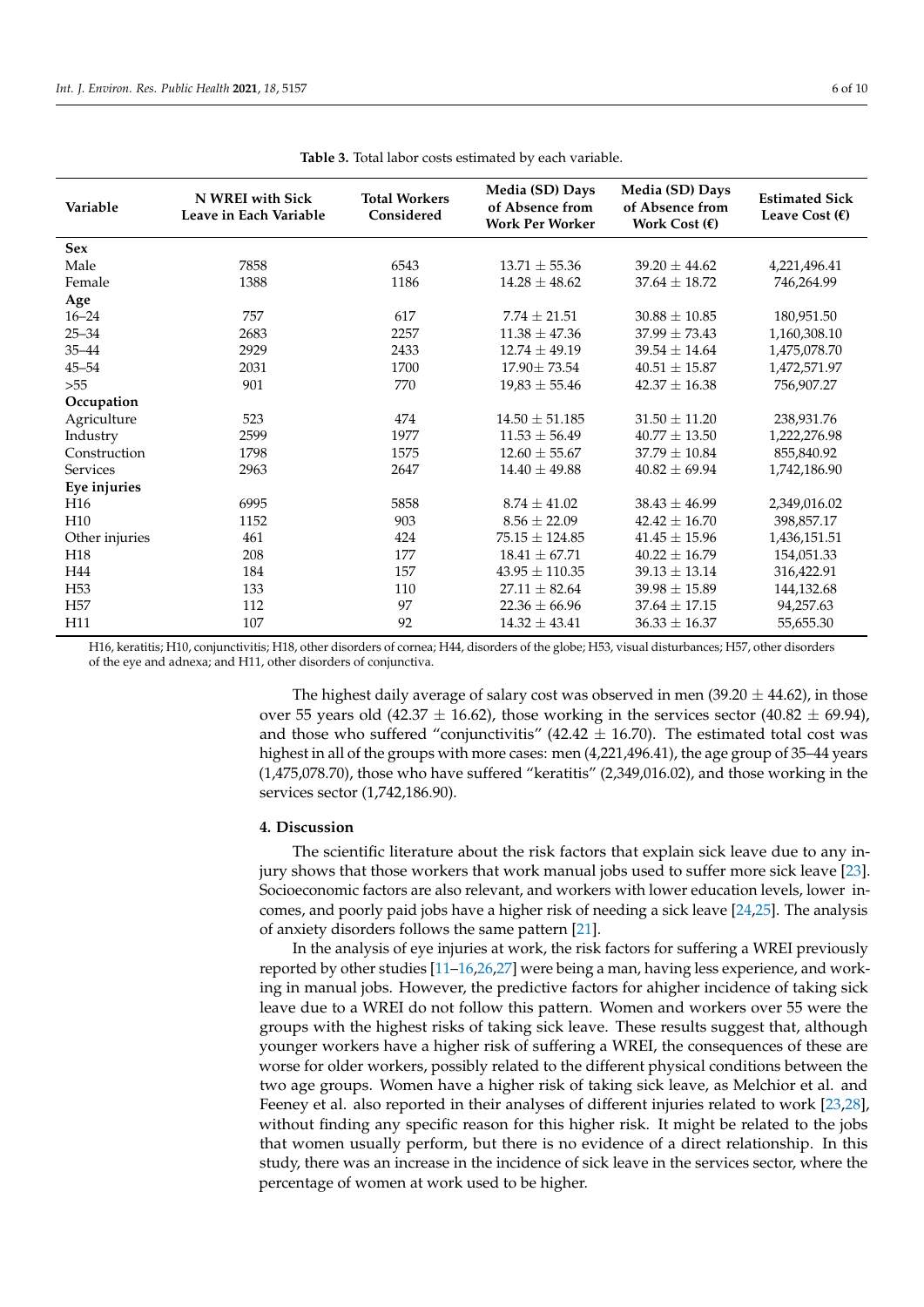The average number of days of absence from work found in our study was higher than the one found in Taiwan (12.13  $\pm$  49.70 vs. 8.3  $\pm$  7.5 days) [\[29\]](#page-9-5) and in Australia  $(2.0 \pm 2.3$  days) [\[30\]](#page-9-6). It may be due to the lower number of cases and periods studied in both studies of Taiwan and Australia. However, the median number of days of absence from work was similar to the median found in other studies in the USA [\[17\]](#page-8-13). The median is, in this case, a better statistic for comparison between studies, as it decreases the relevance of the dispersion of data that exists in broad samples.

The WREI incidence for 100,000 insurance employees decreased over the period, according to the previous work of Martín-Prieto et al. [\[11\]](#page-8-10). However, the incidence for the number of days of absence from work related to WREI increased from the beginning to the end of the period due to the increase observed starting from 2013. This difference between incidences of WREI and sick leave related to WREI could be due to an increase in the prevention of labor risk policies that governments, companies, and insurance companies have taken. The significant increase from 2013 could be due to the implementation of a new labor law in Spain in 2012 that seems to have increased temporary workers [\[31\]](#page-9-7). This change in the law could even cause not many employees to notify the ministry about minor injuries related to work; therefore, probably only the most serious injuries were reported.

According to our previous study, working in the industry sector is supposed to have a 7.75 times higher risk of suffering a WREI [\[11\]](#page-8-10). However, in the present study, it was the sector with a lower risk of taking sick leave. That means that accidents from the industry sector are less serious than accidents in other sectors. This might be due to the better protection measures takes in the industry sector compared to other sectors. In a previous analysis, lesions affecting the cornea and conjunctiva were the most common type of injury in a WREI [\[32\]](#page-9-8). However, those WREIs that affect the conjunctiva were the ones that had the lowest risk of requiring sick leave. This indicates that, although eyes are easily affected structures, injuries at work do not tend to be serious. On the other hand, WREIs that affects the cornea and those that generate "visual disturbances" are the ones that cause the most harm to employees. Protecting the ocular surface by wearing protective spectacles, taking ergonomic measures that avoid visual fatigue, and increasing eye hydration when working with screens are simple and effective measures to prevent sick leave related to WREI.

The estimated labor costs of sick leave from a WREI declared by the insurance company that we analyzed over the 11 years of study are high (EUR 4,994,009.59), although it is much lower than those that caused cardiovascular injury in Spain (EUR 5,801,464.18 a year) [\[15\]](#page-8-20). It is important to highlight that this is only a government cost and that it only includes the salary cost that is covered by National Social Security (NSS). In Spain, NSS covers 75% of an employee's NSS quotation base. This statistic underestimates the actual cost since it does not include additional costs faced by companies. Companies should pay 33% of the quotation base of the employee during his/her sick leave. Moreover, most companies in Spain also compliment the NSS payment such that the employee receives up to 100% of his/her usual salary. Therefore, considering that 11 years of sick leave due to WREI have resulted in a cost of almost EUR 5 million and the cost that companies used to hire new people to substitute the employees under sick leave, the estimated cost for the companies would have been more than EUR 10 million (100% of the cost of the substitute, 33% of the social security cost of the replaced employee, plus the compliment up to 100% that the company usually pays). Other costs that are not included in this estimation are medical care costs, pharmacy costs, and other costs due to the training that the substitute needs to perform his/her new job (learning curve).

We could not find previous studies to analyze the salary costs from sick leave due to eye injuries across Europe, although Quesada et al. estimated some of the costs of ocular chemical burns in 2004 and 2005 in Spain. Our study could serve as a starting point to implement effective prevention policies to make savings in these costs. Eye structures are simple to protect, and prevention policies could avoid between 60–66%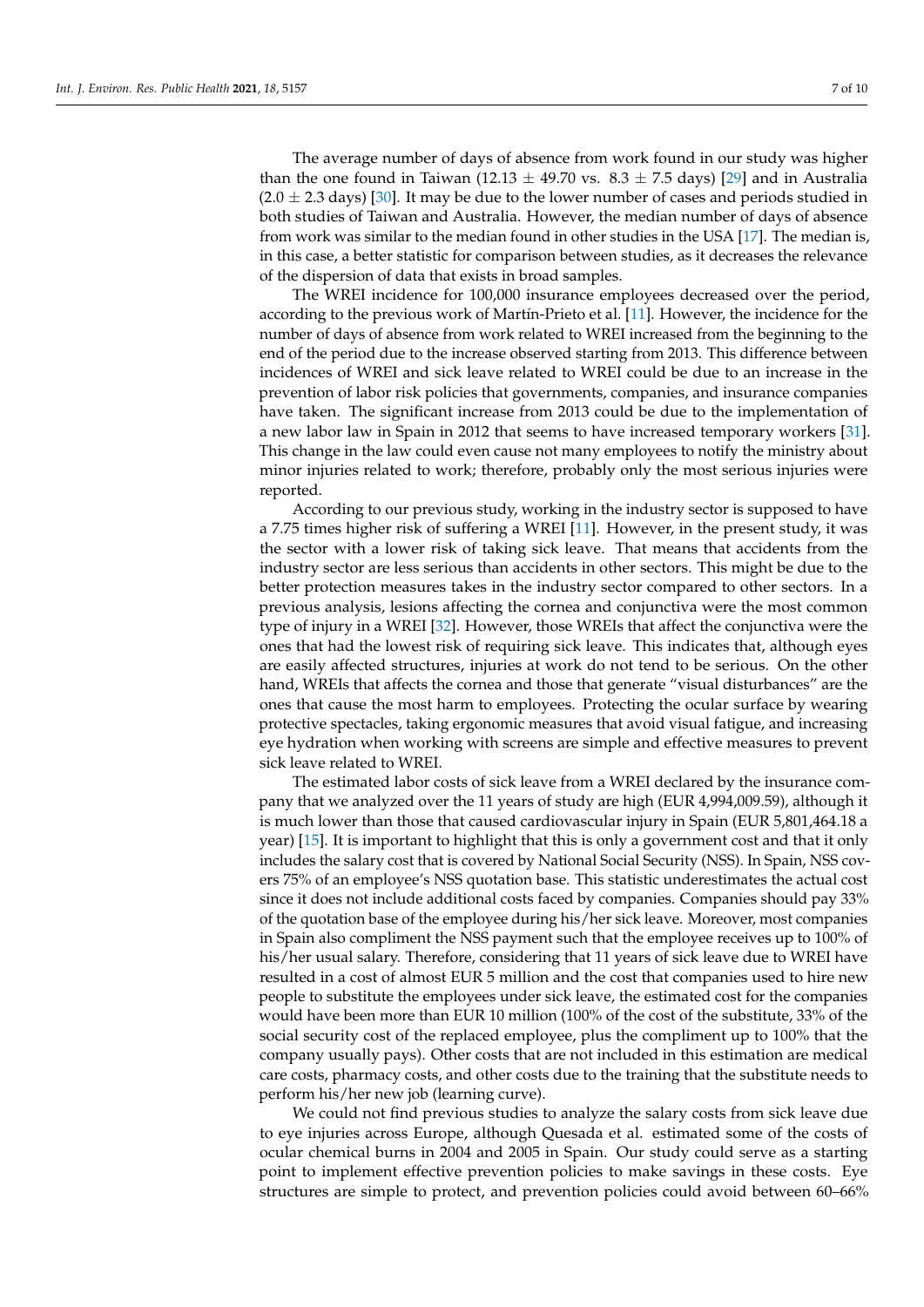of WREI, generating savings as shown in the study made in Australia with a saving estimation of about \$37 million [\[33\]](#page-9-9). The total estimated cost for each variable agrees with those variables that have the highest number of cases (men, age group between 35–44 years, workers in the services sector, and those suffering from "keratitis") despite the differences between the average salary and the days of absence from work within the different groups. Therefore, some easy to implement measures such as the use of protection glasses, artificial tears, or some ergonomic measures to protect eyes could generate important savings.

This is the study with the highest number of cases over the longest period observed in Europe, and it is also the first that evaluates the economic consequences of sick leave related to WREI. However, it has also limitations, such as the difficulty of comparison with similar studies or the lack of salary data from some employees (we analyzed 7818 from 9352 WREI cases due to incomplete records). The analysis carried out does not give information about the reasons why women have a higher risk of taking sick leave due to a WREI. An analysis of only sick leave days is not enough to compare the relevance of the injury between men and women. It would be interesting in future studies to carry out a more thorough study in a small group of WREI cases to know which injuries provoke sick leave, which task the injured employee was doing, how the injury occurred, if he/she was wearing ocular protection, and even his/her education level. This deeper analysis would allow us to know in detail the associated costs of both the salary paid during sick leave and the medical costs of diagnosis and treatment.

Knowing the predictor factors of taking sick leave related to WREI is very important to plan effective prevention policies that help to protect employees' eye structures and to avoid the sick leave-associated costs.

# **5. Conclusions**

Being a woman, being more than 55 years old, not working in the industry sector, and suffering an injury in an ocular structure different from conjunctiva are the predictors for taking sick leave related to WREI.

Although risk factors for suffering a WREI are different from those that provoke a sick leave (being male, having little work experience, and working in the industry sector), these results suggest that their consequences are worse for women and older workers.

The direct salary costs of sick leave related to WREI come to an average of EUR 499,400.96 per year. These costs could decrease through the implementation of protection policies. The most effective ones would be those with an emphasis on the groups with the highest estimated cost: men, age 35–44 years, working in the services sector, and suffering from "keratitis".

**Supplementary Materials:** The following are available online at [https://www.mdpi.com/article/](https://www.mdpi.com/article/10.3390/ijerph18105157/s1) [10.3390/ijerph18105157/s1,](https://www.mdpi.com/article/10.3390/ijerph18105157/s1) Table S1: Demographic description of the total number of WREI and sick leaves over a total of 50,265 WREI; Table S2: Average incidence of sick leaves per 1000 WREI, accumulative average annual percent change, and cumulative percentage change in the incidence of all sick leaves over the study period (2008–2018).

**Author Contributions:** Conceptualization, C.A.-P., C.V.-C., and M.Á.S.-T.; data curation, C.C.-R. and E.C.-B.; formal analysis, S.M.-P. and I.T.-V.; investigation, S.M.-P., C.V.-C., and M.Á.S.-T.; methodology, C.A.-P., I.T.-V., C.V.-C. and M.Á.S.-T.; project administration, M.Á.S.-T.; software, S.M.-P. and I.T.-V.; supervision, C.V.-C. and M.Á.S.-T.; validation, C.A.-P. and M.Á.S.-T.; writing—original draft, S.M.-P.; writing—review and editing, C.A.-P., I.T.-V., C.C.-R., E.C.-B., C.V.-C., and M.Á.S.-T. All authors have read and agreed to the published version of the manuscript.

**Funding:** This research received no external funding.

**Institutional Review Board Statement:** Not applicable.

**Informed Consent Statement:** Not applicable.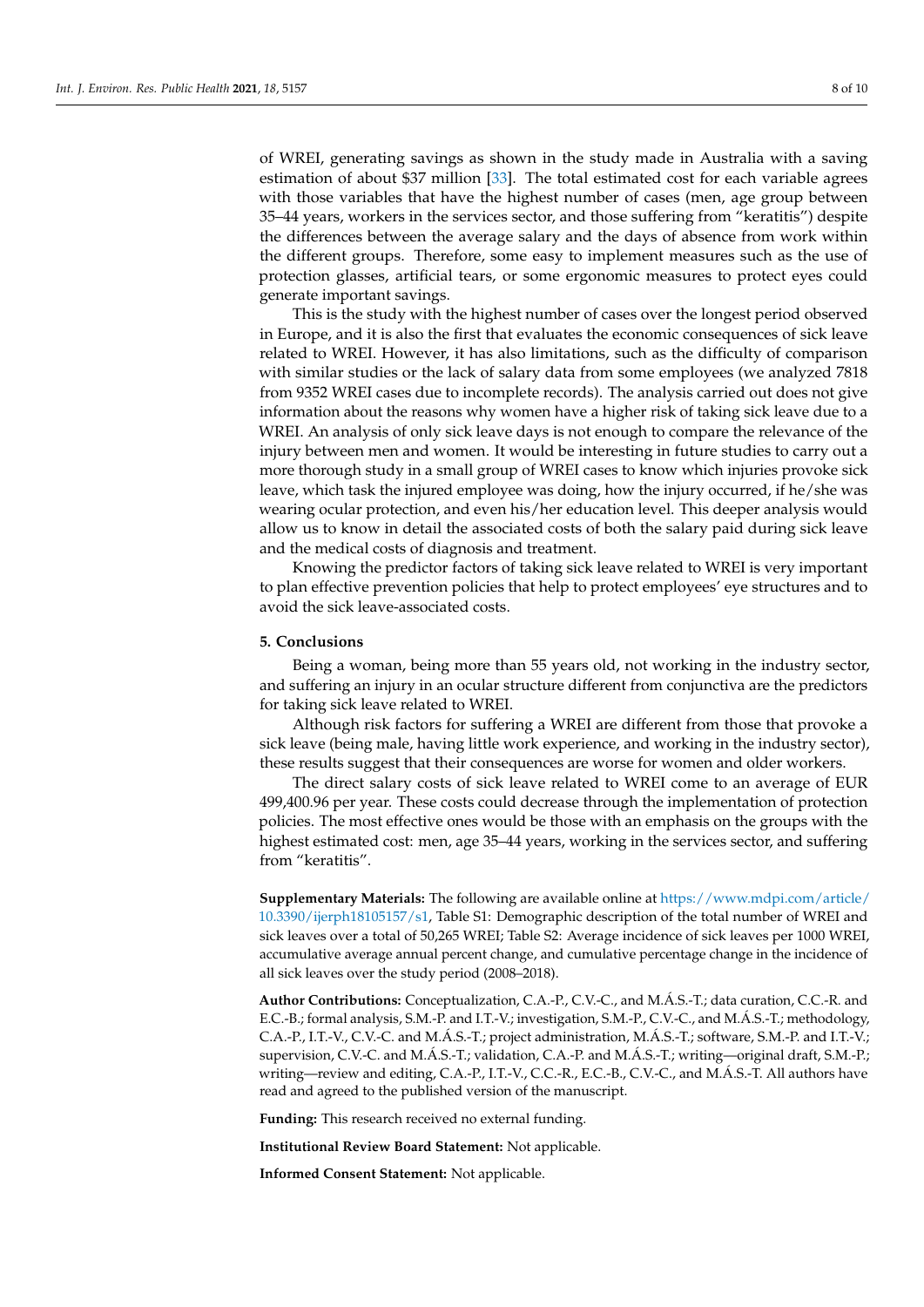**Data Availability Statement:** Ibermutua (Mutual collaborator of social security nº 274), Madrid 28043, Spain.

**Acknowledgments:** The authors thank IBERMUTUA for collecting the data and Fernando López Gil for the help with the estimations of the salary costs.

**Conflicts of Interest:** Although Ibermutua (Mutua Colaboradora Con La Seguridad Social Nº 274) is a private insurance company, the authors declare no conflicts of interest in carrying this study.

### **References**

- <span id="page-8-0"></span>1. Eurostat. *European Comission. European Statistics on Accidents at Work (ESAW). Summary Methodology*, 2013th ed.; Publications Office of the European Union: Luxembourg, 2013; pp. 5–59.
- <span id="page-8-1"></span>2. Mencía-Gutiérrez, E.; Gutiérrez-Díaz, E.; Gutiérrez-Díaz, A.; Ferro-Osuna, M. Perforating Ocular Wounds in Occupational Accidents. *Ophthalmologica* **1988**, *197*, 97–103. [\[CrossRef\]](http://doi.org/10.1159/000309927)
- <span id="page-8-2"></span>3. Olmos Zapata, P.; Güiote Torres, A.; Pérez Madera, A. Epidemiological aspects of traumas with intraocular foreign bodies. *Arch. Soc. Esp. Oftalmol.* **2005**, *80*, 19–25.
- <span id="page-8-3"></span>4. Serrano Ramos, C.; Jiménez Bajo, L.; Jerez Fidalgo, M.; O'Connor Pérez, S.; Bardón Fernández-Pacheco, I.; Caso Pita, C. Protección ocular: Importancia y uso. *Med. Segur. Trab.* **2008**, *54*, 81–86. [\[CrossRef\]](http://doi.org/10.4321/S0465-546X2008000400009)
- <span id="page-8-4"></span>5. Larque-Daza, A.B.; Peralta-Calvo, J.; Lopez-Andrade, J. Epidemiology of open-globe trauma in the southeast of Spain. *Eur. J. Ophthalmol.* **2010**, *20*, 578–583. [\[CrossRef\]](http://doi.org/10.1177/112067211002000307)
- <span id="page-8-5"></span>6. Guzmán-Almagro, E.; Fernandez-Sanz, G.; Herrero-Escudero, D.; Contreras, I.; Martín-Moro, J.G. Open-globe-injury: A single center Spanish retrospective 5-year cohort study. *Eur. J. Ophthalmol.* **2020**. [\[CrossRef\]](http://doi.org/10.1177/1120672120962039)
- <span id="page-8-6"></span>7. Gómez Villa, P.; Ladaria Lliteras, A. Patología Oftálmica en el Medio Laboral: Ergooftalmología. Master's Thesis, Universidad de Barcelona, Barcelona, Spain, 2007; pp. 1–85.
- <span id="page-8-7"></span>8. Quesada, J.M.-A.; Lloves, J.M.; Delgado, D.V. Ocular chemical burns in the workplace: Epidemiological characteristics. *Burns* **2020**, *46*, 1212–1218. [\[CrossRef\]](http://doi.org/10.1016/j.burns.2019.11.007)
- <span id="page-8-8"></span>9. Ministerio de Trabajo Migraciones y Seguridad Social. *Estadísticas de Accidentes de Trabajo*; Resumen de Principales Resultados; Ministerio de Trabajo Migraciones y Seguridad Social: Madrid, Spain, 2018.
- <span id="page-8-9"></span>10. Ministerio de Trabajo Migraciones y Seguridad Social. *Estadísticas de Accidentes de Trabajo 2018. A. Accidentes de Trabajo Con Baja y Recaídas*; Principales Resultados; Ministerio de Trabajo Migraciones y Seguridad Social: Madrid, Spain, 2018; pp. 1–36.
- <span id="page-8-10"></span>11. Martin-Prieto, S.; Alvarez-Peregrina, C.; Thuissard-Vasallo, I.; Catalina-Romero, C.; Calvo-Bonacho, E.; Villa-Collar, C.; Sánchez-Tena, M. Description of the epidemiological characteristics of work-related eye injuries in Spain: A retrospective study. *BMJ Open* **2020**, *10*, e035696. [\[CrossRef\]](http://doi.org/10.1136/bmjopen-2019-035696) [\[PubMed\]](http://www.ncbi.nlm.nih.gov/pubmed/33060079)
- <span id="page-8-11"></span>12. Gobba, F.; Dall'Olio, E.; Modenese, A.; De Maria, M.; Campi, L.; Cavallini, G.M. Work-Related Eye Injuries: A Relevant Health Problem. Main Epidemiological Data from a Highly-Industrialized Area of Northern Italy. *Int. J. Environ. Res. Public Health* **2017**, *14*, 604. [\[CrossRef\]](http://doi.org/10.3390/ijerph14060604)
- 13. Serinken, M.; Turkcuer, I.; Cetin, E.N.; Yilmaz, A.; Elicabuk, H.; Karcioglu, O. Causes and characteristics of work-related eye injuries in western Turkey. *Indian J. Ophthalmol.* **2013**, *61*, 497–501. [\[CrossRef\]](http://doi.org/10.4103/0301-4738.119435)
- 14. Choovuthayakorn, J.; Worakriangkrai, V.; Patikulsila, D.; Watanachai, N.; Kunavisarut, P.; Chaikitmongkol, V.; Luewattananont, D.; Tananuvat, N. Epidemiology of Eye Injuries Resulting in Hospitalization, a Referral Hospital-Based Study. *Clin. Ophthalmol.* **2020**, *14*, 1–6. [\[CrossRef\]](http://doi.org/10.2147/OPTH.S234035)
- <span id="page-8-20"></span>15. Kıvanç, S.A.; Budak, B.A.; Skrijelj, E.; Çevik, M.T. Demographic Characteristics and Clinical Outcome of Work-related Open Globe Injuries in the Most Industrialised Region of Turkey. *Turk. J. Ophthalmol.* **2017**, *47*, 18–23. [\[CrossRef\]](http://doi.org/10.4274/tjo.81598)
- <span id="page-8-12"></span>16. Riccò, M.; Vezzosi, L.; Mezzoiuso, A.G. Occupational Eye Injuries in the agricultural settings: A retrospective study from North-Eastern Italy. *Acta Biomed.* **2020**, *90*, 457–467.
- <span id="page-8-13"></span>17. Harris, P.M. Nonfatal Occupational Injuries Involving the Eyes, 2004. 2006. Available online: [https://www.bls.gov/opub/mlr/](https://www.bls.gov/opub/mlr/cwc/nonfatal-occupational-injuries-involving-the-eyes-2004.pdf) [cwc/nonfatal-occupational-injuries-involving-the-eyes-2004.pdf](https://www.bls.gov/opub/mlr/cwc/nonfatal-occupational-injuries-involving-the-eyes-2004.pdf) (accessed on 11 May 2021).
- <span id="page-8-14"></span>18. Fong, L.P. Eye injuries in Victoria, Australia. *Med. J. Aust.* **1995**, *162*, 64–68. [\[CrossRef\]](http://doi.org/10.5694/j.1326-5377.1995.tb138434.x)
- <span id="page-8-15"></span>19. Négrel, A.-D.; Thylefors, B. The global impact of eye injuries. *Ophthalmic Epidemiol.* **1998**, *5*, 143–169. [\[CrossRef\]](http://doi.org/10.1076/opep.5.3.143.8364) [\[PubMed\]](http://www.ncbi.nlm.nih.gov/pubmed/9805347)
- <span id="page-8-16"></span>20. Calvo-Bonacho, E.; Ruilope, L.M.; Sánchez-Chaparro, M.A.; Cerezo, C.; Catalina-Romero, C.; Martínez-Muñoz, P.; Banegas, J.R.; Waeber, B.; Gonzalez-Quintela, A.; Zanchetti, A. Influence of high cardiovascular risk in asymptomatic people on the duration and cost of sick leave: Results of the ICARIA study. *Eur. Heart J.* **2014**, *35*, 299–306. [\[CrossRef\]](http://doi.org/10.1093/eurheartj/eht156)
- <span id="page-8-17"></span>21. Catalina-Romero, C.; Martínez-Muñoz, P.; Quevedo-Aguado, L.; Ruiz-Moraga, M.; Fernández-Labandera, C.; Calvo-Bonacho, E. Predictores de la duración de la incapacidad temporal por contingencias comunes en los trastornos de ansiedad. *Gac. Sanit.* **2013**, *27*, 40–46. [\[CrossRef\]](http://doi.org/10.1016/j.gaceta.2011.12.008)
- <span id="page-8-18"></span>22. WHO|ICD-10 Online Versions. WHO. 2020. Available online: [https://www.who.int/standards/classifications/classification-of](https://www.who.int/standards/classifications/classification-of-diseases)[diseases](https://www.who.int/standards/classifications/classification-of-diseases) (accessed on 11 May 2021).
- <span id="page-8-19"></span>23. Melchior, M.; Krieger, N.; Kawachi, I.; Berkman, L.F.; Niedhammer, I.; Goldberg, M. Work Factors and Occupational Class Disparities in Sickness Absence: Findings from the GAZEL Cohort Study. *Am. J. Public Health* **2005**, *95*, 1206–1212. [\[CrossRef\]](http://doi.org/10.2105/AJPH.2004.048835)